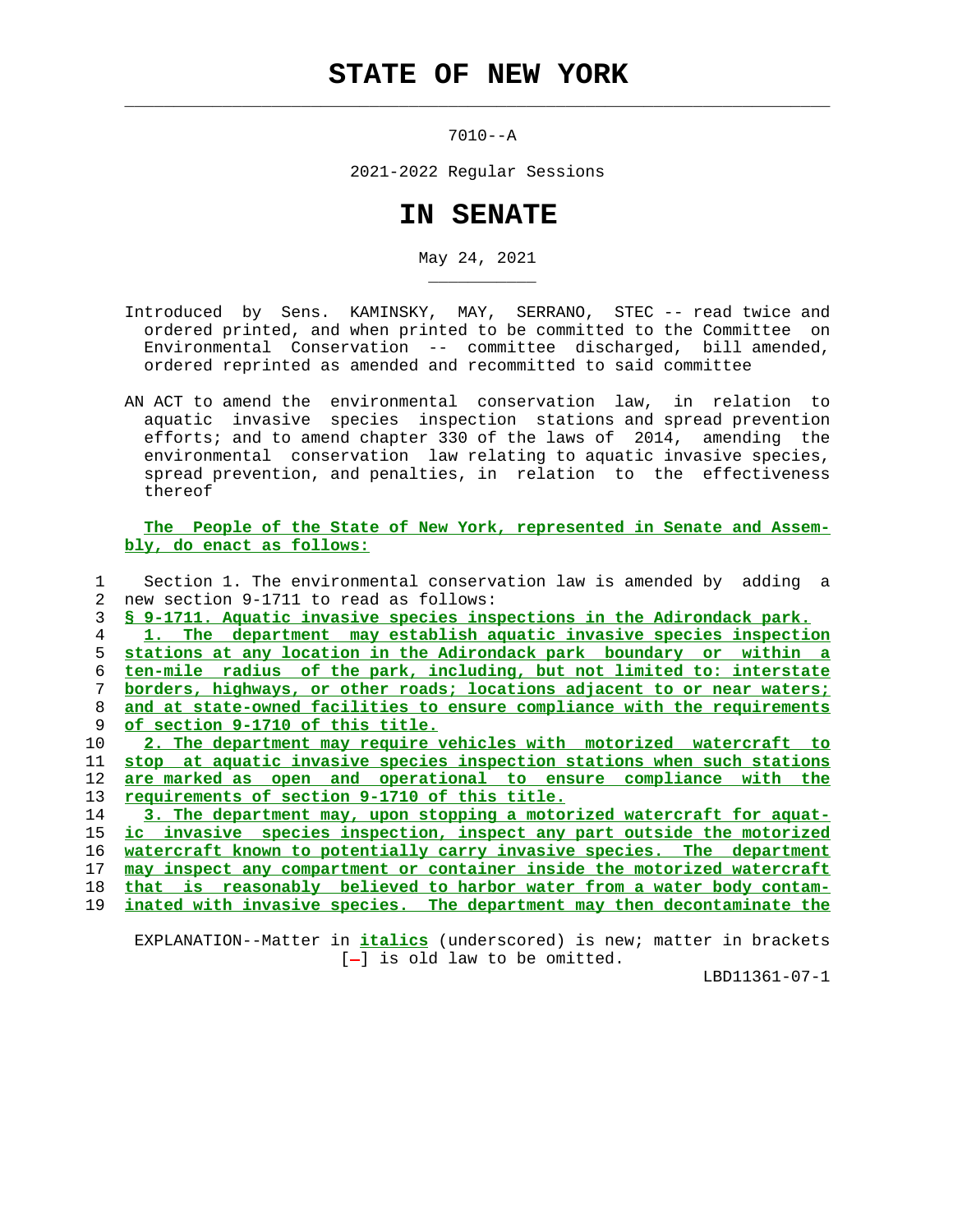S. 7010--A 2

| 1              | motorized watercraft or the department may direct the motorized water-               |
|----------------|--------------------------------------------------------------------------------------|
| 2              | craft to be decontaminated by another entity designated by the depart-               |
| 3              | ment.                                                                                |
|                |                                                                                      |
| $\overline{4}$ | 4. The department or another entity designated by the department may                 |
| 5              | issue an inspection or decontamination certificate to the owner or                   |
| 6              | person in possession of a motorized watercraft that has been inspected.              |
| 7              | Such certificate shall include the following details: (a) the name of                |
| 8              | the department or designated entity and of the person who conducted the              |
| 9              | inspection; (b) the date, place, and time of inspection; (c) any preven-             |
| 10             | tative measures performed or ordered; and (d) decontamination performed.             |
| 11             | 5. If the department or designated entity issues an inspection or                    |
| 12             | decontamination certificate to the owner or person in possession of the              |
| 13             | motorized watercraft, the department or designated entity may attach a               |
| 14             | tamperproof tag to the motorized watercraft to certify such motorized                |
| 15             | watercraft arriving at a boat launch with unbroken tags could launch                 |
| 16             | without an additional inspection. Such tag may only be removed prior to              |
| 17             | a launch.                                                                            |
| 18             | 6. The department may recognize an inspection or decontamination                     |
| 19             |                                                                                      |
|                | certificate issued by another governmental entity, if the other govern-              |
| 20             | mental entity adheres to the minimum standards for inspection and decon-             |
| 21             | tamination as determined by the department, including but not limited to             |
| 22             | recognized uniform standards. The department may also recognize the                  |
| 23             | self-issuing certificate issued pursuant to section 9-1710 of this                   |
| 24             | title, provided the standards for issuing such certificates are deemed               |
| 25             | substantially equivalent to those certificates issued pursuant to this               |
| 26             | section.                                                                             |
| 27             | 7. The department is authorized to promulgate any rules and<br>requ-                 |
| 28             | lations necessary to implement the provisions of this section.                       |
| 29             | 8. Nothing in this section shall be construed to limit any constitu-                 |
| 30             | tional, statutory or common law protections of the owner or person in                |
| 31             | possession of the motorized watercraft or to grant any individual with               |
| 32             | powers not specifically set forth in this chapter or any rules or requ-              |
| 33             | lations established pursuant to this section.                                        |
| 34             | Section 9-1710 of the environmental conservation law is amended<br>S<br>2.           |
| 35             | by adding two new subdivisions 3 and 4 to read as follows:                           |
| 36             | 3. The department shall create and maintain a self-issuing certif-                   |
| 37             | ication designed for a person to demonstrate that reasonable precautions             |
| 38             | have been taken prior to launching a watercraft, as required by subdivi-             |
| 39             | sion two of this section.                                                            |
| 40             | 4. The department shall conduct education and outreach efforts includ-               |
| 41             | ing, but not limited to, the following:                                              |
| 42             | a. establishing and maintaining a public website for the dissemination               |
| 43             | of educational materials to promote cleaning, draining and drying of                 |
| 44             | watercrafts, including information regarding the self-issuing certif-                |
| 45             | icate required under this section;                                                   |
| 46             | b. developing and distributing educational materials; and                            |
| 47             | c. including boat washing education in approved boating safety cours-                |
| 48             | es.                                                                                  |
| 49             | § 3. Section 4 of chapter 330 of the laws of 2014, amending the envi-                |
|                |                                                                                      |
| 50             | ronmental conservation law relating to aquatic invasive species, spread              |
| 51             | prevention, and penalties, as amended by section 1 of item 0 of subpart              |
| 52             | of part XXX of chapter 58 of the laws of 2020, is amended to read as<br>$\mathbf{B}$ |
| 53             | follows:                                                                             |
| 54             | § 4. This act shall take effect one year after it shall have become a                |
| 55             | law[, and shall expire and be deemed repealed June 1, 2021]. Effective               |
| 56             | immediately, the addition, amendment and/or repeal of any rule or<br>requ-           |